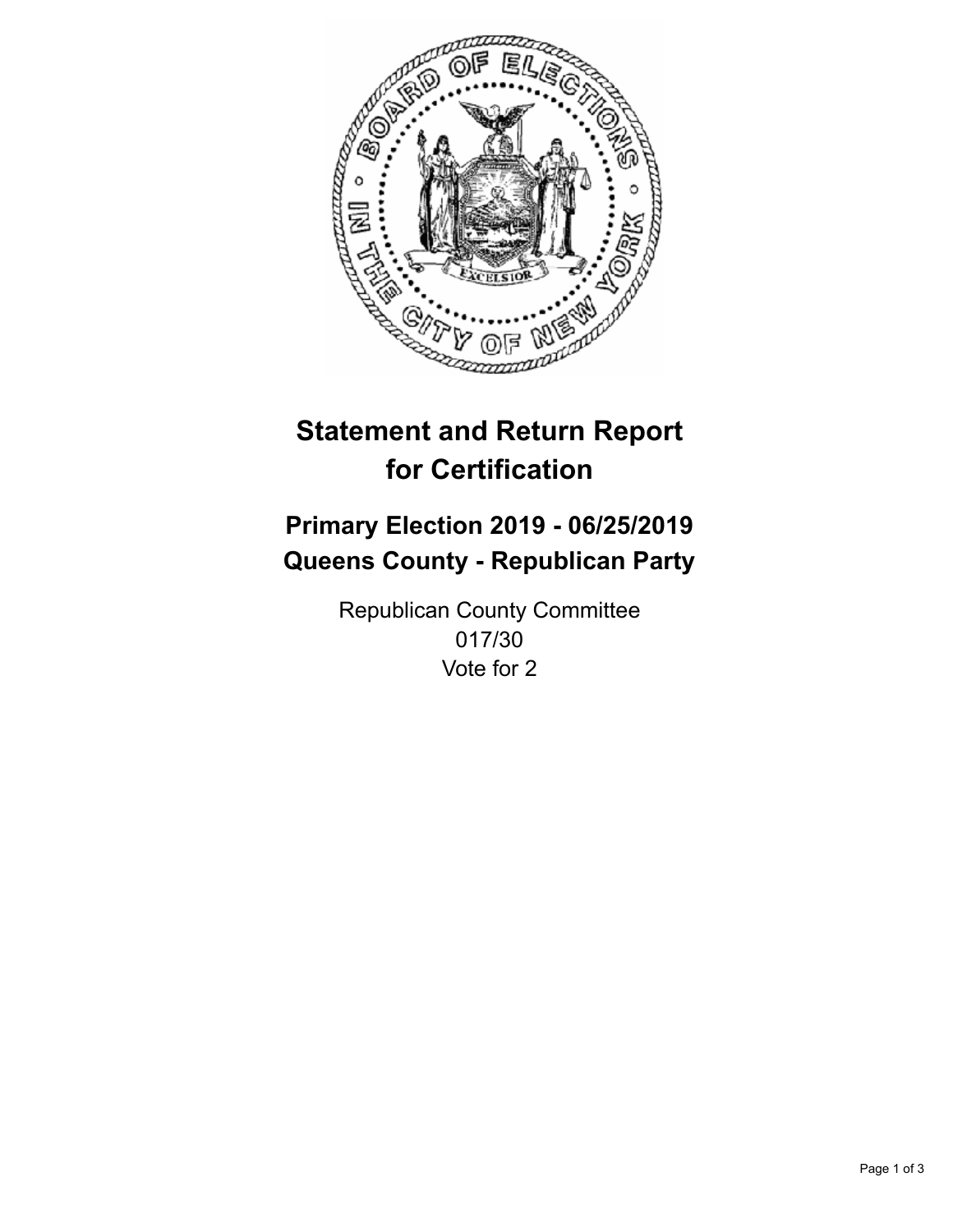

## **Assembly District 30**

| PUBLIC COUNTER                                           | 11 |
|----------------------------------------------------------|----|
| <b>MANUALLY COUNTED EMERGENCY</b>                        | 0  |
| ABSENTEE / MILITARY                                      | 0  |
| AFFIDAVIT                                                | 3  |
| <b>Total Ballots</b>                                     | 14 |
| Less - Inapplicable Federal/Special Presidential Ballots | 0  |
| <b>Total Applicable Ballots</b>                          | 14 |
| <b>LEONARD BACINO</b>                                    | 3  |
| PAUL JON SANNA                                           | 11 |
| ANNEMARIE B. SANNA                                       | 11 |
| <b>Total Votes</b>                                       | 25 |
| Unrecorded                                               | 3  |